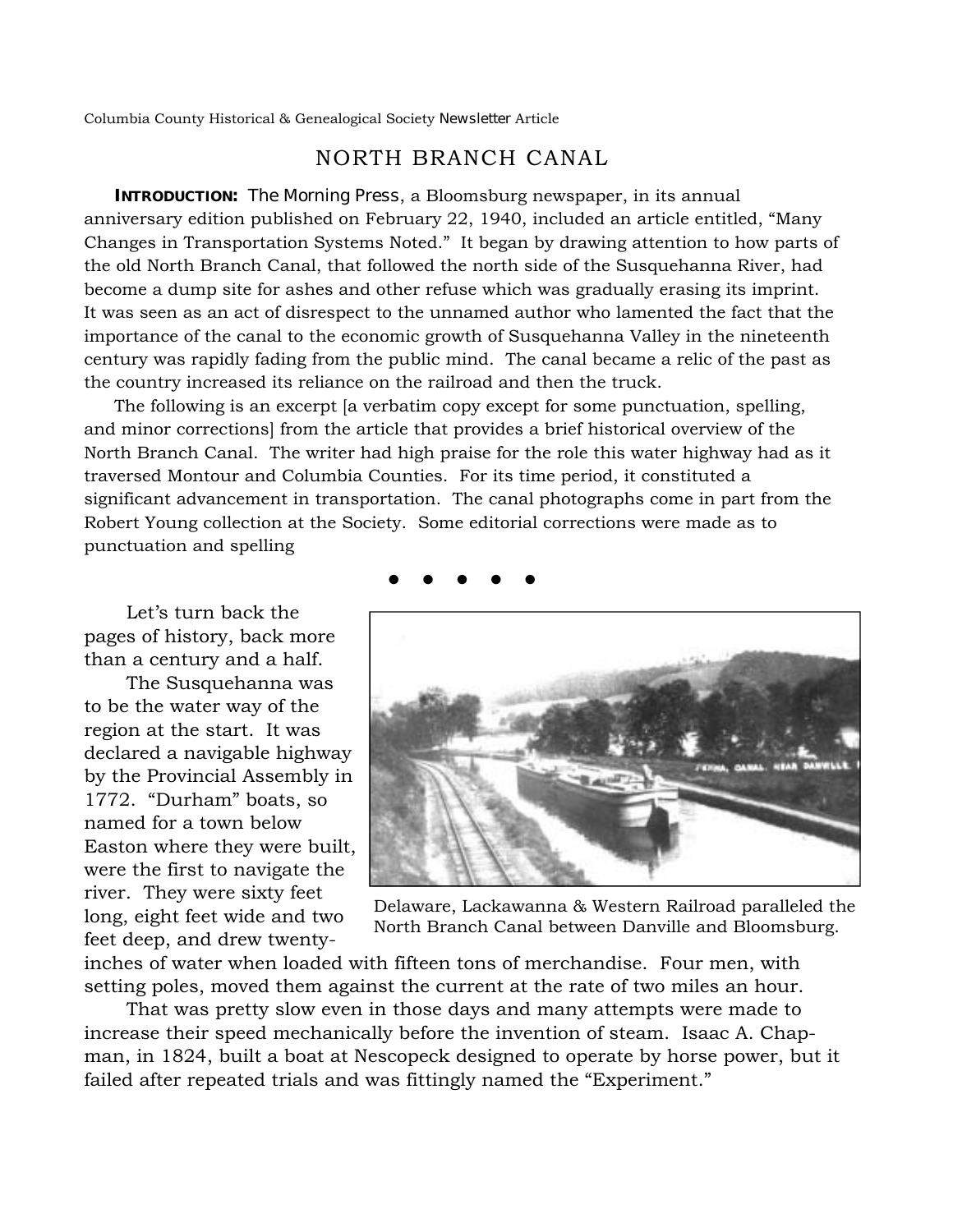Farmers and merchants of these counties resorted to the use of "arks," rafts and flats for the transportation of their merchandise, but they often lost the results of months of labor in a few moments in the rapids and eddies of the stream. Just what a task it was those of the present generation realized through the tragic journey of the "last raft" in the spring of 1838.

According to publications of the day, the trade on the Susquehanna in 1824, by means of "arks," rafts and what have you, from Columbia County, was 100,000 bushels of wheat, 3,000 bushes of clover seed, 3,000 barrels of whiskey, 250 tons of pork and a small amount of lumber. Even in that day it appeared that the forests along the watercourses were beginning to be completely exhausted.

In April, 1826, the *Codorus*, a steamer built at York Haven and commanded by Captain Elger, passed Berwick on its way to Wilkes-Barre and Binghamton. The following month Captain Collins, in the *Susquehanna*, a larger boat, attempted to pass the falls of Nescopeck, opposite Berwick, and in the attempt the boiler exploded, killing four and wounding a large number of passengers.

Thus right at a time when river transportation seemed to be progressing at a rate which would never allow a canal to be constructed, the proposition of a canal became a foremost issue, a pressing need.

They didn't want to give up the river without a struggle and there were propositions made to build a series of dams across the river, but these never went beyond the discussion stage.

The North Branch canal, which was an extension of the Pennsylvania State canal system was begun in 1828, the first excavation being celebrated at Berwick by a military parade and salutes from cannon. Alexander Jameson drove the oxen and Nathan Beach held the plow handles as the first furrows were turned.1

The North Branch Canal began at Northumberland and extended to the New York state line, there connecting with a canal to Elmira; thence boats were towed down Seneca Lake to the branch of the Erie Canal, through which either the Atlantic or the Great Lakes could be easily reached.

The canal was opened as far as Nanticoke falls in September 1831, the Wyoming extension to Pittston, seventeen miles, was completed in 1834; the Tioga branch to connect with the New York canal system was begun in 1836; also the line from Pittston to Athens. The Tunkhannock line was started two years later.

The North Branch Canal Company was incorporated in 1843 and took over the unfinished portion between the Lackawanna River and the New York state line, but did not carry out the contract and in 1848 the state regained control of that part. The entire canal and its branches were finally completed in 1853, but not fully opened until 1856 when the *Tonawanda* passed up from Pittston to Elmira with a barge of coal. The total cost of the North Branch Canal and its branches was \$1,598,379.34, real money then and real money now even in these days of alphabet agencies, wars and rumors of wars.

The length of the canal through Columbia and Montour [Counties] was about twenty-four miles. In this section there were five locks, located at Bloomsburg,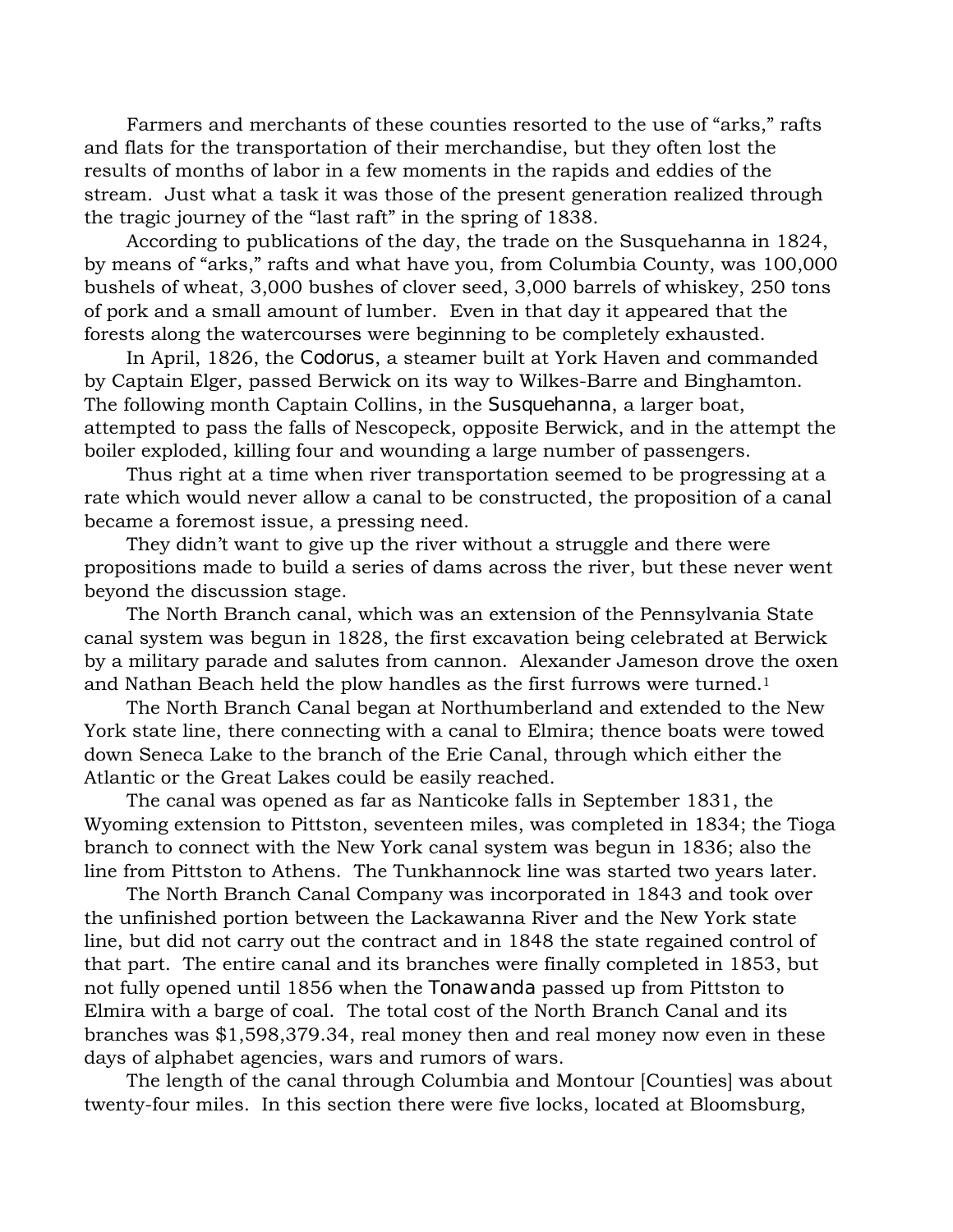Rupert, Berwick, Lime Ridge and one near Danville. They were twenty feet wide, twenty feet deep, with three sets of gates at distances of ninety feet. They were substantially constructed on earth lines and with stone, covered with a wooden sheathing fastened to the stones by iron rods and wedges. The capstones along the walls were of Pottsville conglomerate, fastened together with iron staples sunk in holes previously filled with melted lead.

These locks were so well constructed that they would have been usable years after the canal was abandoned. The ability of the old canal builders was shown by the aqueduct at Rupert which for years was used as the piers for the bridge of the old North Branch Transit Company, which has passed from the picture as has the canal.

In 1830, the first canal boat, the *Wyoming* – built at Northumberland, passed through Bloomsburg and Berwick, with the canal as yet not completed. The following year the *Luzerne* came up the canal. In 1835 the first boats built exclusively for passenger trade, the *Denison* and the *Gertrude*, constructed by Miller Horton and A. H. Cahoon, were launched at Northumberland for the trade between that point and Wilkes-Barre.

They were drawn by six horses. For a period of some years before the advent of the railroads the canal was a favorite route for passenger traffic, being more comfortable and less expensive than the stages. Many picnics and excursions were made up and the practice continued even down to the last years of the life of the canal system when small light-draft steamers were used for the purpose.

Boatyards were established at Espy, Northumberland and Wilkes-Barre, where the boats were built and repaired. The canal company in later years operated its own boats, but any person could carry on a freight business by paying the regular tolls and complying with the rules. In winter the canal was emptied of water and all necessary repairs were then made. In the spring it was necessary to mow the long grass in the canal bed before the water was let in as it greatly interfered with rapid transit.

For some years the business done by the canal was large. It was the main avenue to the seaboard and the freight rates were low. Compared to freight rates of today they were, in fact, meager.

Canal boats were on an average eight-five feet long and drew two feet of water when loaded. The average depth of the canal was five feet. The largest cargo ever shipped in one boat was a miced [*sic*] one 285 tons.

The entire canal system in this section of the state was sold in 1853 to the Sunbury and Erie Railroad Company and by them to the North Branch Canal Company. In 1869 it was sold to the Pennsylvania Railroad Company, which formed the subsidiary company that for years operated it under the name of the Pennsylvania Canal Company.

In 1880 the traffic on the canal began to decline and in ten years after that it became apparent that the canal would have to be abandoned. The unprecedented freshets [floods] of 1889 had destroyed the Juniata division from Newton Hamilton